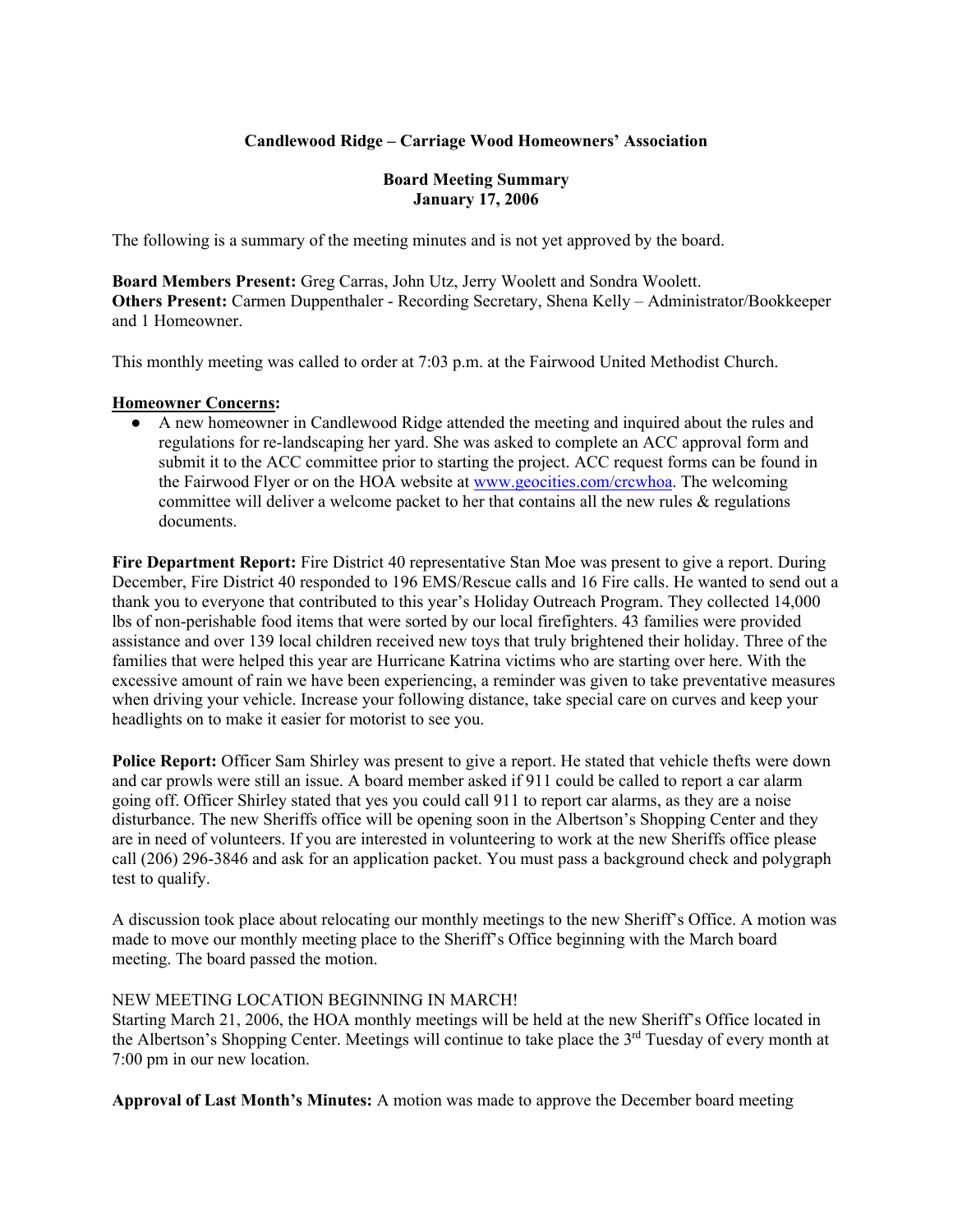minutes as written. It was seconded and passed. Signing of the minutes took place by the board. Due to an error by the Fairwood Flyer, the December meeting minutes were not published in the January edition, instead the November meeting minutes were run for a second time. To correct this error the Flyer should be publishing the December minutes in the February Flyer. As always, following the meeting you will find the minutes on our HOA website.

## **New Business:** None.

## **Old Business:**

• Planning of the January  $31<sup>st</sup>$  annual meeting took place. The annual meeting agenda was reviewed and finalized. Board members reviewed their presentation material, assigned duties and refreshments were decided.

#### **Common Areas Report:**

- Canber, our landscape maintenance company, cleaned up minor tree damage that occurred in Candlewood Ridge Park on December 18th.
- A section of fence around the retention pond in Carriage Wood blew down. King County was contacted and the area was initially taped off. The fence has since been repaired.
- Some flooding has occurred in CR Park, which is normal when we have heavy rain.

**Architectural Report:** The ACC Chairman was not present at the meeting, however the year-end ACC report was reviewed and will be presented at the annual meeting. Since last month's meeting, 4 new applications were received and approved as follows:

1 Cedar Fence, 1 Garage Door, 1 Window Replacement and 1 Chimney Cap.

The ACC Committee would like to thank all those who submitted timely requests in 2005 and remind everyone that ACC requests need to be submitted and approved prior to beginning your work. The HOA highly recommends you call or email the HOA if you have a time critical job or you haven't heard back from the ACC Committee within 15 days of submitting a request with your contact information. The ACC Committee attempts to get back to each request in a timely manner.

Three board members are now working on the ACC Committee and are up to date on processing application requests.

**Complaints Negotiations Report:** The Complaint Negotiation Chairperson was not present at the meeting; however, an updated report was submitted via email. Currently there is 1 new complaint, 33 pending complaints and 7 have been closed. 3 complaints are in the legal process due to being noncompliant and the HOA recently received payment from one of the accounts for fines that have accrued.

All complaints must be received in writing and signed by the author. Your name, address and phone number must be included on the written complaint so that the HOA may notify you that the issue is being addressed. You may then mail your complaint to the HOA address at P.O. Box 58397, Renton, WA, 98058. Complaints are kept confidential and you will remain anonymous.

**Legal and Insurance Report:** Nothing new to report.

**Treasurer's Report:** The December Budget Comparison report was presented and reviewed, as well as several additional financial reports. The Five Year Capital Improvement Plan was discussed and will be presented for discussion at the annual meeting.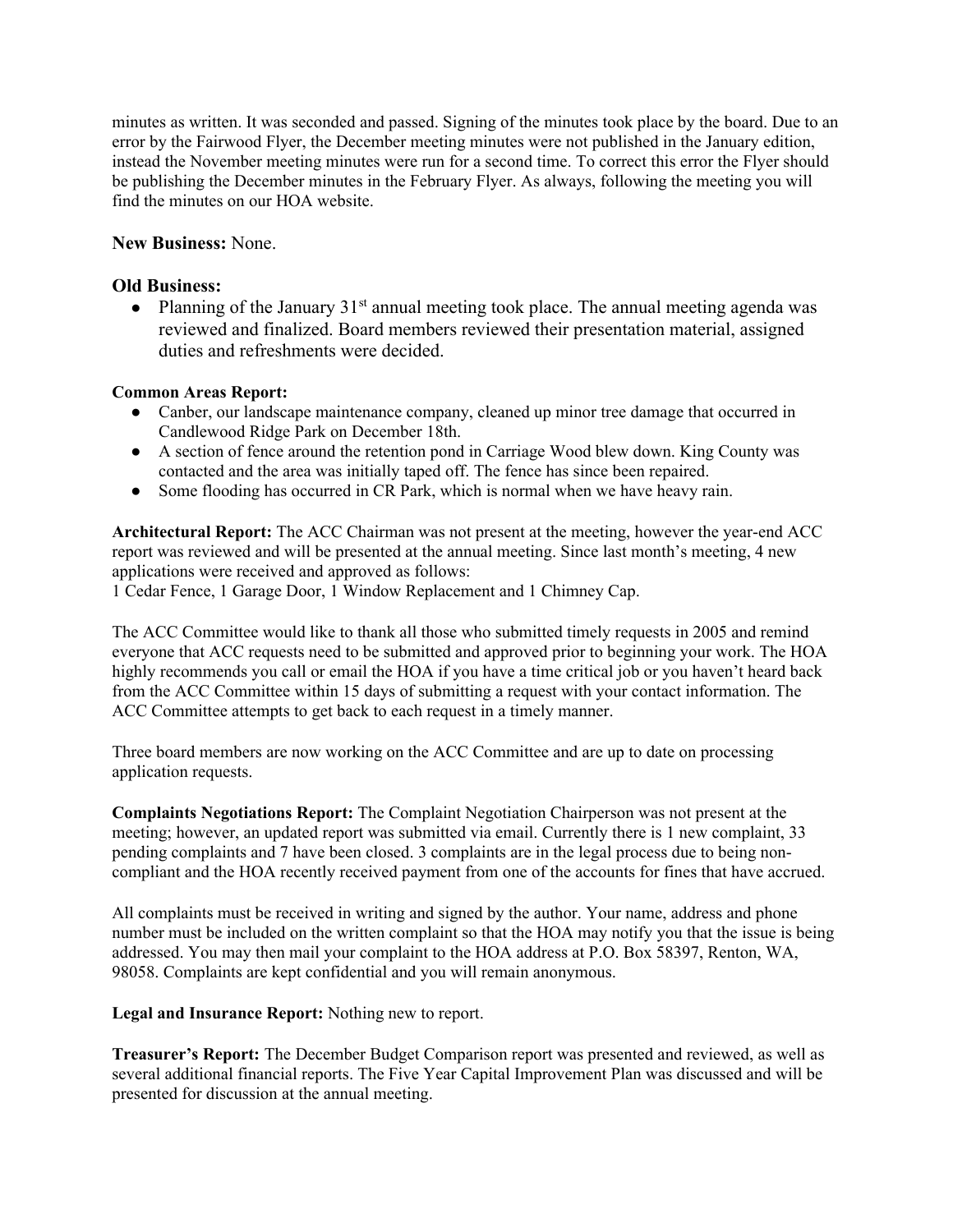## **Committee Reports:**

# **Capital Improvement Committee –**

• The Gametime Company has been contacted to come out and give suggestions and estimates on additional playground equipment for our parks. They will review both CR and CW Park.

**The Welcoming Committee** – Nothing new to report. Next batch of welcome packets will be delivered to new homeowners in February. If you are new to the neighborhood and would like an HOA information packet, call the HOA phone number at (425) 227-4227 and leave a voice message or send an email to crcwhoa@hotmail.com.

**Block Watch Committee** – If you are interested in resurrecting this important committee please contact the HOA. Volunteers for block watch captains are needed. (425) 227-4227. You can also call the King County Sheriff's Office Fairwood location at (206) 296-3846 to get information on setting up a Block Watch Program.

**Special Topics:** Web and Email address: Email - crcwhoa@hotmail.com Web - www.geocities.com/crcwhoa

A motion was made to adjourn the meeting at 8:53 p.m.

#### **Next Board Meetings:**

January 31, 2006 – Annual Meeting at Fairwood Methodist Church February 21, 2006 – Fairwood Methodist Church March 21, 2006 – NEW LOCATION Sheriff's Office, Albertson's Shopping Center Meetings are held at **7:00 p.m.** All Homeowners are welcome to attend. (425) 227-4227

# **Candlewood Ridge / Carriage Wood Announcements & Reminders**

# \* **NEW MEETING LOCATION BEGINNING IN MARCH!**

Starting March 21, 2006, the HOA monthly meetings will be held at the new Sheriff's Office located in the Albertson's Shopping Center. Meetings will continue to take place the 3rd Tuesday of every month at 7:00 pm in our new location.

\*The Board would like to remind all Homeowners that per our Rule and Regulation entitled Aesthetics/Yard & Building/Home Maintenance:

"**Holiday Decorations** – Christmas lights and other holiday displays must be removed from view within thirty (30) days following the date of the holiday".

\*Mark your calendar for the annual **Easter Eggstravaganza** at Carriage Wood Park! This fun family event is scheduled for the day before Easter, April  $15<sup>th</sup>$  at 11:00 a.m. To donate a prize for the raffle or volunteer to help, call the HOA at (425) 227-4227 and a